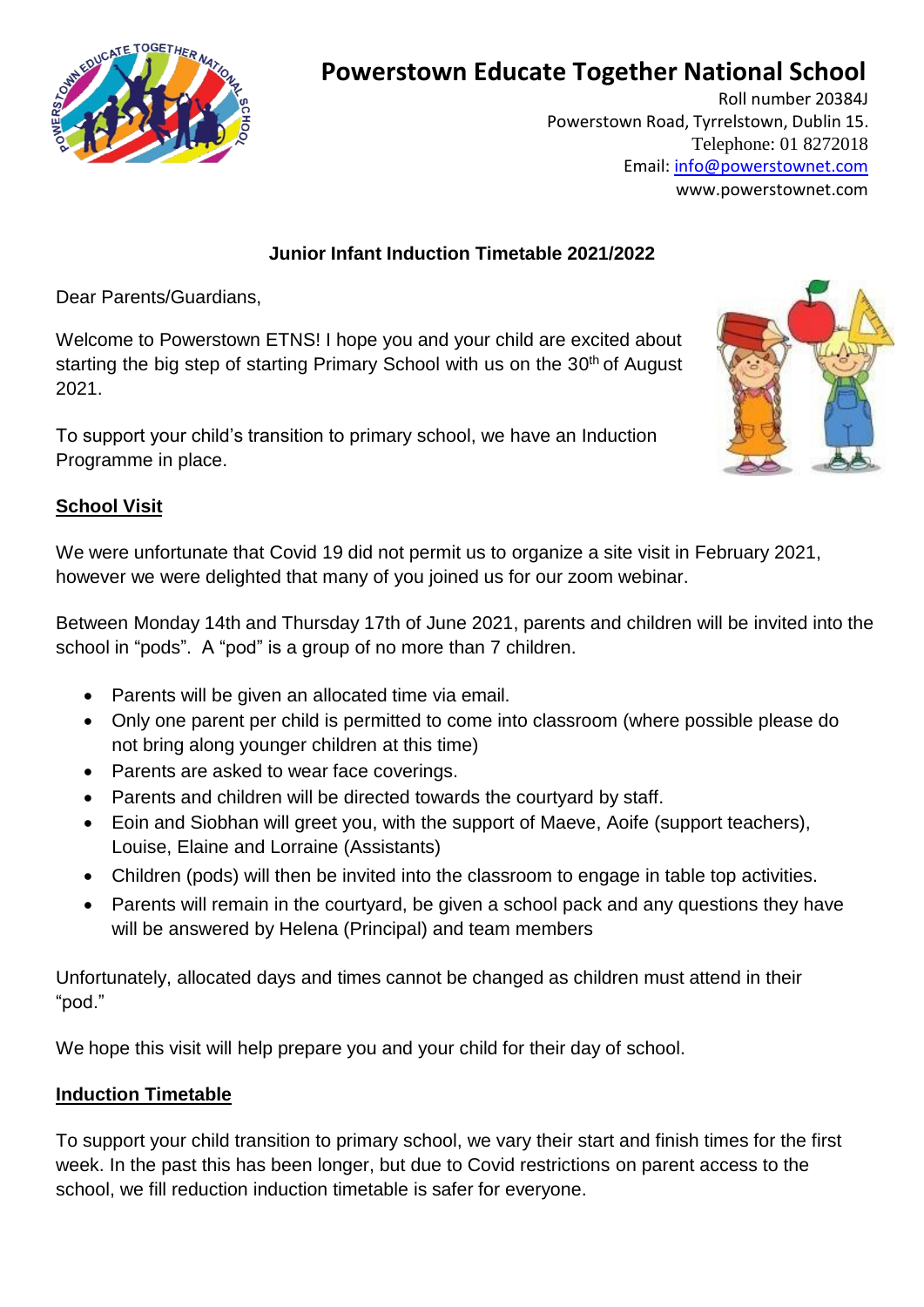#### **School starts for Junior Infant pupils at 9am.**

Parents bring children to the courtyard together between 8.50am & 9am. *Please respect social distancing guidelines of 2 metres for adults.* The courtyard is fully supervised. Parents are encouraged to allow children to play and vacate the courtyard.

At 9am Junior Infant **teachers will bring children** to their classrooms.

Junior Infants are then collected at the external classroom door at **11.00am.**

## *Teachers release the children. This allows for the teachers to get to recognise you and get to know you!*

### **Wednesday 1 st September – Friday 3 rd September 2021**

School starts for Junior Infant pupils at *NORMAL TIME* of **8.30am.**

Parents bring children to the courtyard together between 8.20am & 8.30am. *Please respect social distancing guidelines of 2 metres for adults.* The courtyard is fully supervised. Parents are encouraged to allow children to play and vacate the courtyard.

At 8.30am Junior Infant **teachers will bring children** to their classrooms.

Junior Infants are then collected at the external classroom door at **12noon.**

#### **Monday 6th September – Rest of year**

School starts for Junior Infant pupils at NORMAL TIME of **8.30am.** Children **line up in courtyard**

Junior Infants are then collected **from their external classroom door** at **1.10pm.**

## **In line with NPHET Guidelines, all visitors to the school, including parents, must be strictly by appointment. Face coverings must be worn**

The office is open daily from  $9am - 3pm$  from Monday  $23<sup>rd</sup>$  of August 2021. The school phone number is 01 8272018 and the school email is [info@powerstownet.com.](about:blank) **Parents/visitors not permitted toenter the building without an appointment due to Covid -19.**

If you have any queries, do not hesitate to phone/email the school.

Kind regards,

Helena Trench (Principal)